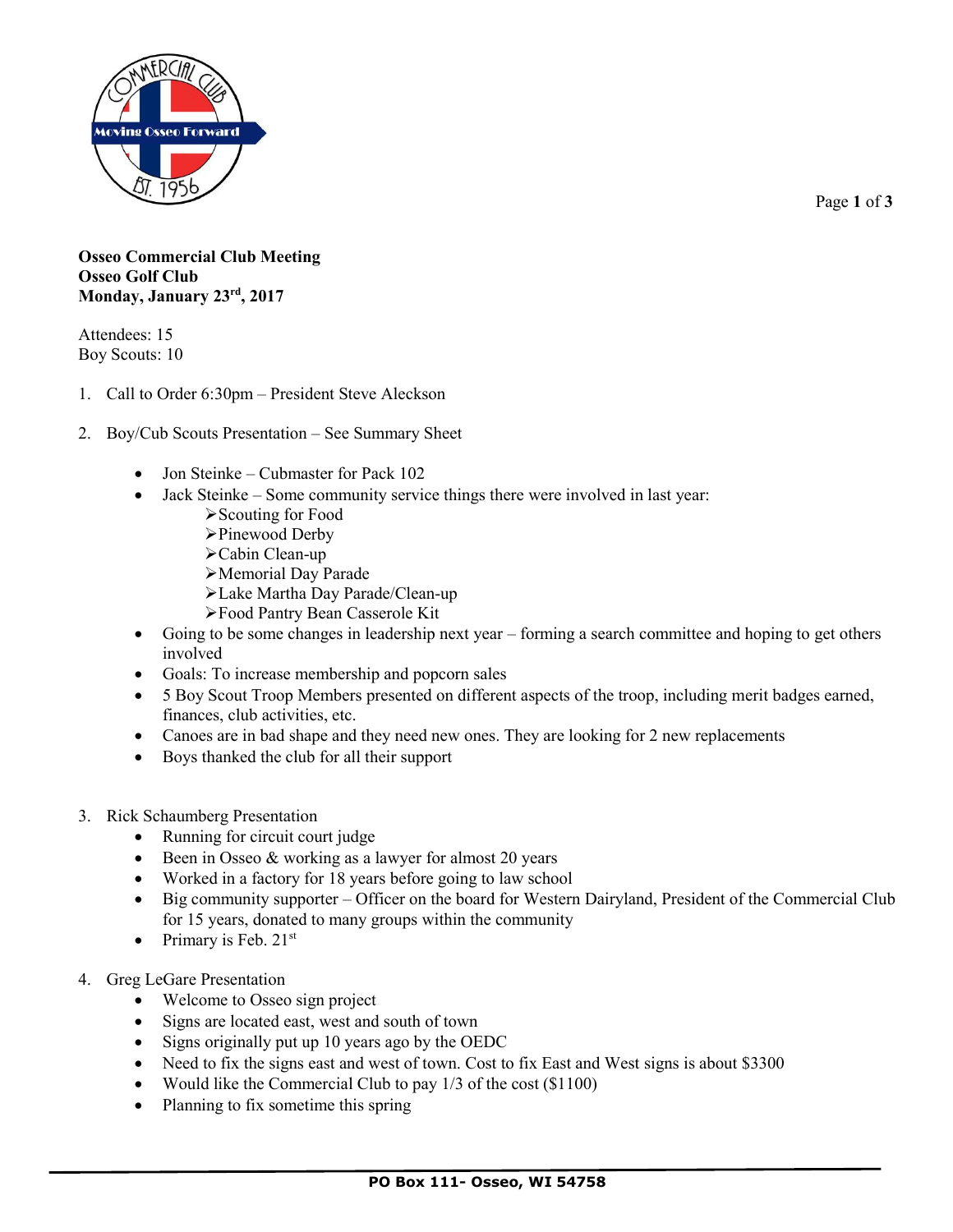

Page **2** of **3**

- They would want the money once the signs are complete
- Not sure if we would be able to get the Commercial Club logo on the sign
- 5. Secretary's Report Gennifer Jesunas
	- Motion to Approve: Erin Everson
	- $\bullet$  2<sup>nd</sup>: Greg LeGare
- 6. Treasurer's Report –Mark Diehl
	- Checking:  $5,745.75$
	- Money Market:  $$20,046.17$
	- Motion to Accept: Eric Rogness
	- $\bullet$  2<sup>nd</sup>: Rollie Colby
- 7. Correspondents:
	- Boy Scouts last year we covered memberships and some money towards camp
	- This year, they mentioned they needed new canoes maybe we should donate some money or help towards getting some new canoes
	- Post something on our web site and Facebook pages to see if anyone has canoes to donate
	- Research the canoes and discuss more next year
	- Memberships are up so dues would be more than last year
	- Motion to Cover Boy Scout and Cub Scout Fees made by Rollie Colby
		- o Cub: \$1,072
		- o Boy: \$499
		- o Total: \$1,571
	- $\bullet$  2<sup>nd</sup>: Greg LeGare
	- Approved Unanimously
- 8. Old Business:
	- a. Wisconsin Office of Business Development, Nancy Mistele's: *Reducing the Regulatory Burden*. Monday March  $6<sup>th</sup> 5:00pm$  and Tuesday March  $7<sup>th</sup> 7:30am$  at the City Hall
		- Will be putting together some marketing materials in the next couple weeks to promote
		- Need to discuss if we want to have food at the meetings
	- b. Committee Updates:
	- Marketing
		- o Web site is up and running
		- o [www.osseocommercialclub.com](http://www.osseocommercialclub.com/)
		- o As memberships come in, we will be populating the business listing
	- Membership
		- o Membership flyers went out to around 130 businesses
		- o Going to pick some to personally follow-up with
		- o Membership information is listed on the web site
	- Fundraising
		- o Eric and Mark are spearheading the Packer raffle in the fall